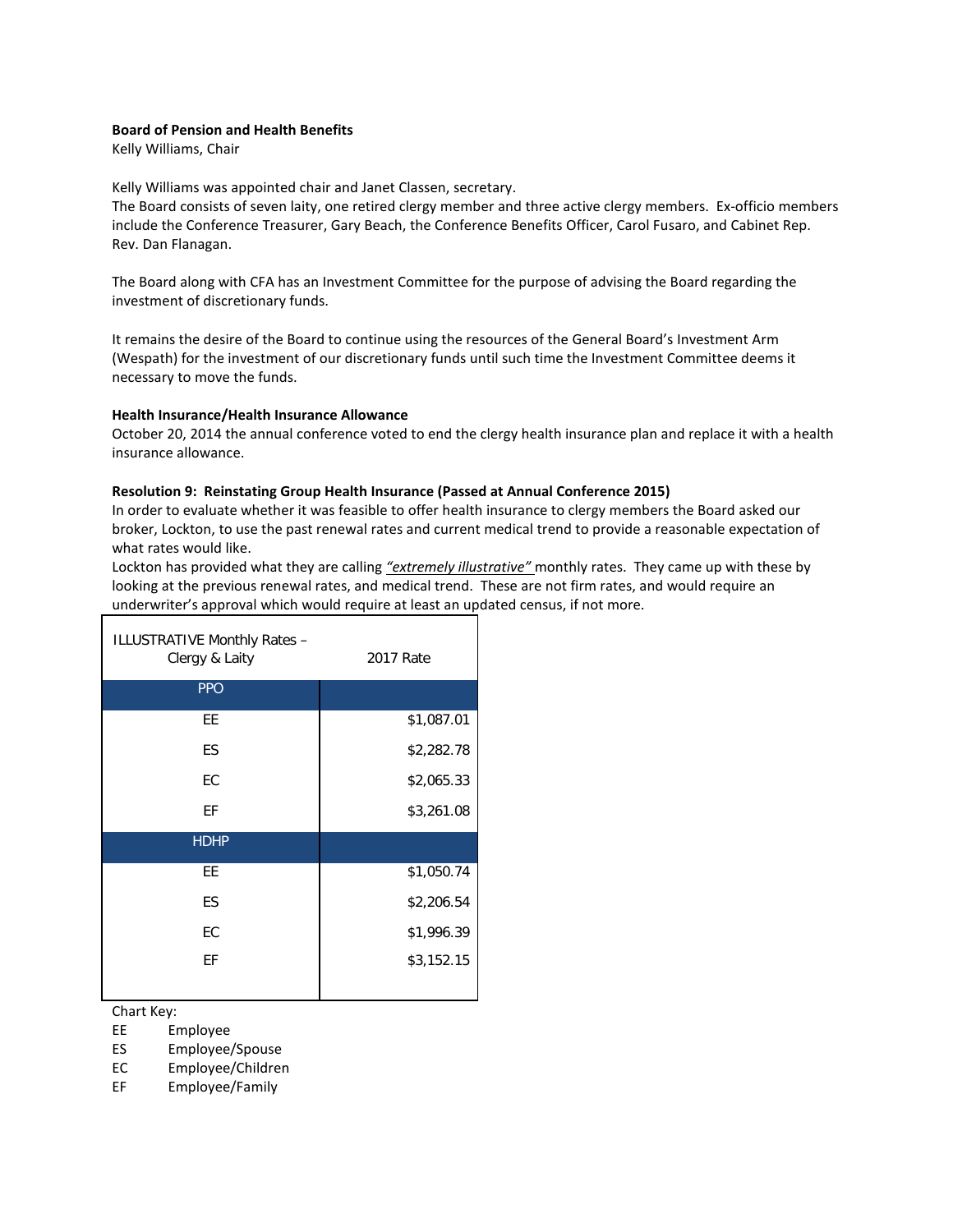The Board does not believe it is fiscally wise for the clergy serving the local churches or the local churches or the Great Plains Annual Conference to return to group health insurance for the clergy members.

## **Resolution 10: Local Church Health Care Allowance**

To assist the Board with determining if the health care allowance currently being used (\$14,232) was adequate to meet the needs of the clergy members while maintaining a reasonable amount to be met by the local churches three things were done.

- 1. The Board sent out a survey in order to get feed-back from clergy members on how well that amount was working for them and their family.
- 2. The Board asked Lockton to secure the average rate in each district. They looked at families meeting the following characteristics by zip code:
	- o Family of 4
	- o Husband and wife ages 55
	- o Children under 19
	- o Average income \$80,000 (to get over the subsidy threshold)
	- o Silver PPO Plans

The results are as follows:

| <b>Silver PPO Plan Rate by Districts</b> |       |                   |  |  |  |
|------------------------------------------|-------|-------------------|--|--|--|
|                                          | Zip   |                   |  |  |  |
| <b>District</b>                          | Code  | Ave. Monthly Rate |  |  |  |
| <b>Blue River</b>                        | 68504 | \$870             |  |  |  |
| Dodge City                               | 67801 | \$924             |  |  |  |
| <b>Elkhorn Valley</b>                    | 68701 | \$1,083           |  |  |  |
| <b>Five Rivers</b>                       | 66047 | \$945             |  |  |  |
| <b>Flint Hills</b>                       | 66502 | \$920             |  |  |  |
| Gateway                                  | 68845 | \$1,083           |  |  |  |
| <b>Great West</b>                        | 69153 | \$824             |  |  |  |
| Hays                                     | 67601 | \$943             |  |  |  |
| <b>Hutchinson</b>                        | 67501 | \$913             |  |  |  |
| KC                                       | 66213 | \$833             |  |  |  |
| <b>Missouri River</b>                    | 68131 | \$1,003           |  |  |  |
| Parsons                                  | 67357 | \$901             |  |  |  |
| <b>Prairie Rivers</b>                    | 68802 | \$1,083           |  |  |  |
| Salina                                   | 67401 | \$913             |  |  |  |
| Topeka                                   | 66604 | \$920             |  |  |  |
| Wichita                                  | 67207 | \$913             |  |  |  |

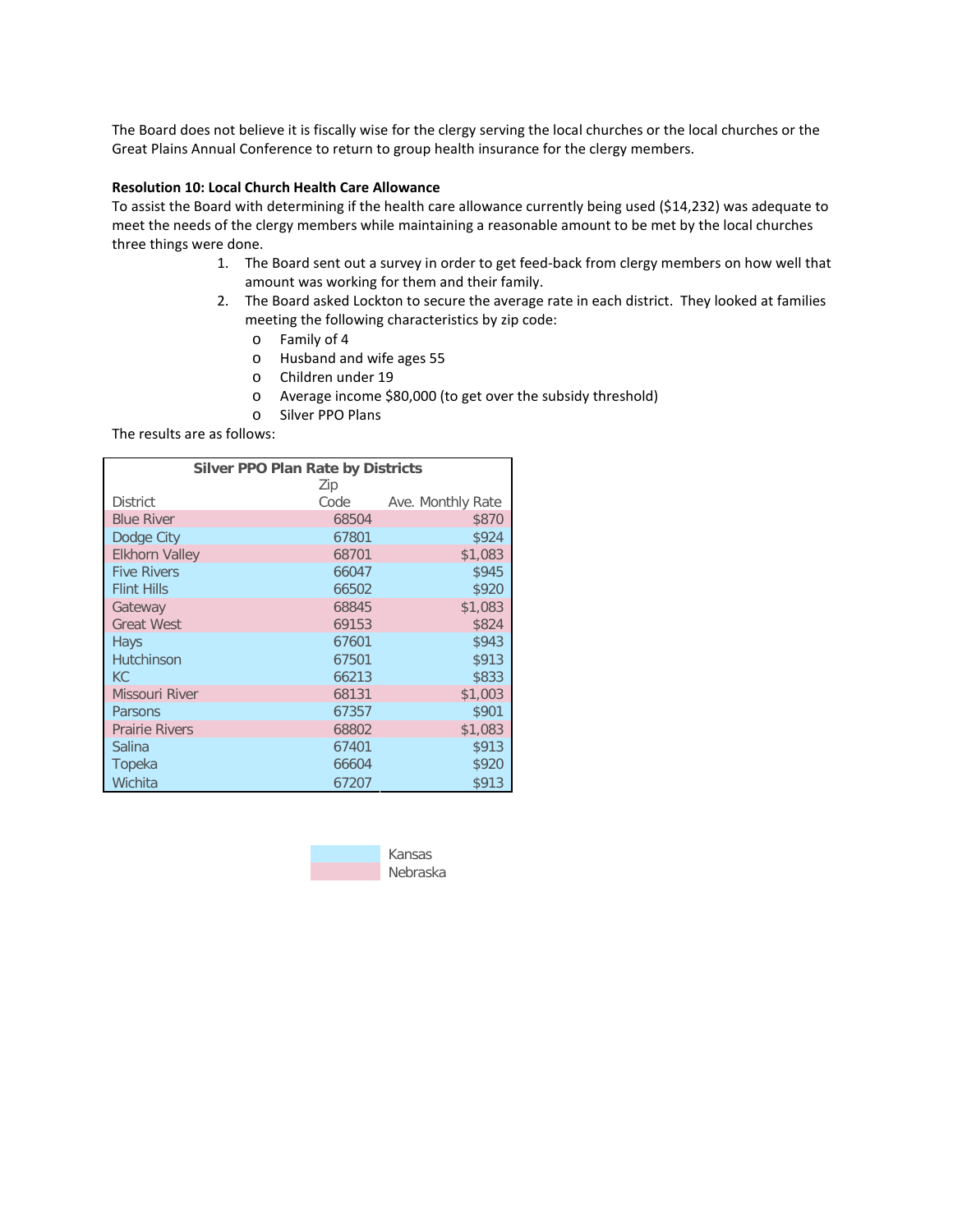NE DOI SAMPLING OF FINAL APPROVED CHANGES TO INDIVIDUAL PLAN RATES FOR THE FEDERALLY FACILTATED MARKETPLACE FOR PLAN YEAR 2016.

9. 30 year old non-tobacco user female in Norfolk on a silver plan<br>10. 26-year-old single female in Lincoln on a silver plan

11. 30-year-old single male in Lincoln on a silver plan<br>12. 64-year-old single female in Lincoln on a silver plan<br>13. 30-year-old single female in Hastings non-tobacco user on a silver plan

15. Family coverage in Hastings 50-year-old non-tobacco user female, 3 children, silver plan

14. 30-year-old single female in Hastings tobacco user on a silver plan

|                                                                                                        | <b>BCBS NE</b> |                                         | <b>Coventry CHC-NE</b> |            |                                    |              |
|--------------------------------------------------------------------------------------------------------|----------------|-----------------------------------------|------------------------|------------|------------------------------------|--------------|
| Final Approved Rates for 2016                                                                          |                |                                         |                        |            |                                    |              |
|                                                                                                        |                |                                         |                        |            |                                    |              |
| <b>Coverage Option</b>                                                                                 | 2015 Monthly   | 2016 Monthly                            | % Change               |            | 2015 Monthly 2016 Monthly % Change |              |
|                                                                                                        | Premium        | Premium                                 | 2015 to 2016           | Premium    | Premium                            | 2015 to 2016 |
| 1. 30-year-old single female in Omaha on a silver plan                                                 | \$280.74       | \$314.45                                | 12.01%                 | \$234.39   | \$279.91                           | 19.42%       |
| 2. Family coverage in Omaha for 2 adults aged 35 & 2 children on a silver plan                         | \$918.64       | \$1,028.96                              | 12.01%                 | \$767.00   | \$915.94                           | 19.42%       |
| 3. Family coverage in Lincoln with 2 adults aged 45 and 2 children on a gold plan                      | \$1.577.94     | \$1,782.10                              | 12.94%                 | \$1,150.00 | \$1,514.28                         | 31.68%       |
| 4. Coverage in Omaha with 2 adults aged 60 on a gold plan                                              | \$1,867.38     | \$2,094.72                              | 12.17%                 | \$1,334.02 | \$1,752.88                         | 31.40%       |
| 5. 26-year-old single male in Lincoln on a silver plan                                                 | \$288.35       | \$334.25                                | 15.92%                 | \$240.12   | \$287.53                           | 19.74%       |
| 6. Coverage in Lincoln for 2 adults aged 64 & 62 on a platinum plan                                    | N/A            | N/A                                     | <b>NA</b>              | N/A        | N/A                                | <b>NA</b>    |
| 7. 22-year-old male tobacco user in Scottsbluff on a castastrophic plan                                | \$147.62       | \$166.79                                | 12.99%                 | N/A        | N/A                                | NΑ           |
| 8. Family coverage in Hastings for a 50-year-old single non-tobacco user w/3 children on a silver plan | \$1,039.35     | \$1,204.82                              | 15.92%                 | \$870.89   | \$999.55                           | 14.77%       |
| 9. 30-year-old non-tobacco user female in Norfolk on a silver plan                                     | \$319.61       | \$370.49                                | 15.92%                 | \$267.80   | \$307.37                           | 14.78%       |
| 10. 26-year-old single female in Lincoln on a silver plan                                              | \$288.35       | \$334.25                                | 15.92%                 | \$240.12   | \$287.53                           | 19.74%       |
| 11. 30-year-old single male in Lincoln on a silver plan                                                | \$319.61       | \$370.49                                | 15.92%                 | \$266.15   | \$318.69                           | 19.74%       |
| 12. 64-year-old single female in Lincoln on a silver plan                                              | \$844.77       | \$979.26                                | 15.92%                 | \$703.24   | \$842.08                           | 19.74%       |
| 13. 30-year-old single female in Hastings non-tobacco user on a silver plan                            | \$319.61       | \$370.49                                | 15.92%                 | \$267.80   | \$307.37                           | 14.78%       |
|                                                                                                        |                |                                         |                        |            |                                    |              |
| 14. 30-year-old single female in Hastings tobacco user on a silver plan                                | \$319.61       | \$370.49                                | 15.92%                 | \$294.70   | \$338.11                           | 14.73%       |
| 15. Family coverage in Hastings 50-year-old non-tobacco user female, 3 children, silver plan           | \$1,039.35     | \$1,204.82                              | 15.92%                 | \$870.89   | \$999.55                           | 14.77%       |
|                                                                                                        |                |                                         |                        |            |                                    |              |
|                                                                                                        |                |                                         | 14.80%                 |            |                                    | 21.89%       |
|                                                                                                        |                |                                         |                        |            |                                    |              |
|                                                                                                        |                |                                         |                        |            |                                    |              |
|                                                                                                        |                | <b>UnitedHealthcare of the Midlands</b> |                        |            | Medica                             |              |
| Final Approved Rates for 2016                                                                          |                |                                         |                        |            |                                    |              |
|                                                                                                        |                |                                         |                        |            |                                    |              |
| <b>Coverage Option</b>                                                                                 | 2015 Monthly   | 2016 Monthly                            | % Change               |            | 2015 Monthly 2016 Monthly % Change |              |
|                                                                                                        | Premium        | Premium                                 | 2015 to 2016           | Premium    | Premium                            | 2015 to 2016 |
| 1. 30-year-old single female in Omaha on a silver plan                                                 | <b>NA</b>      | \$277.65                                | <b>NA</b>              | NΑ         | \$334.61                           | <b>NA</b>    |
| 2. Family coverage in Omaha for 2 adults aged 35 & 2 children on a silver plan                         | <b>NA</b>      | \$908.54                                | NΔ                     | NΑ         | \$1,094.90                         | <b>NA</b>    |
| 3. Family coverage in Lincoln with 2 adults aged 45 and 2 children on a gold plan                      | <b>NA</b>      | \$1.319.94                              | NΑ                     | <b>NA</b>  | \$1.349.62                         | <b>NA</b>    |
| 4. Coverage in Omaha with 2 adults aged 60 on a gold plan                                              | <b>NA</b>      | \$1,574.82                              | <b>NA</b>              | NΑ         | \$1,873.16                         | NΑ           |
| 5. 26-year-old single male in Lincoln on a silver plan                                                 | <b>NA</b>      | \$274.08                                | NΑ                     | NΑ         | \$283.94                           | <b>NA</b>    |
| 6. Coverage in Lincoln for 2 adults aged 64 & 62 on a platinum plan                                    | <b>NA</b>      | N/A                                     | <b>NA</b>              | <b>NA</b>  | N/A                                | NΔ           |
| 7. 22-year-old male tobacco user in Scottsbluff on a castastrophic plan                                | <b>NA</b>      | N/A                                     | NΑ                     | <b>NA</b>  | \$202.35                           | NΑ           |
| 8. Family coverage in Hastings for a 50-year-old single non-tobacco user w/3 children on a silver plan | <b>NA</b>      | \$868.46                                | NΔ                     | NΑ         | \$1.062.15                         | NΔ           |
| 9. 30 year old non-tobacco user female in Norfolk on a silver plan                                     | <b>NA</b>      | \$267.05                                | NΑ                     | <b>NA</b>  | \$326.62                           | NΑ           |

3. The Board received from the State of Nebraska details of 2016 rates on healthcare.gov. (the above chart)

NA<br>NA<br>NA<br>NA<br>NA<br>NA

\$274.08

\$303.79

\$802.97

\$267.05

\$280.41

\$868.46

**NA** 

**NA** 

**NA** 

**NA** 

**NA** 

**NA** 

**NA** 

NA<br>NA<br>NA

 $\frac{NA}{NA}$ 

**NA** 

٦

**NA** 

**NA** 

**NA** 

**NA** 

**NA** 

**NA** 

NA

\$283.94

\$314.72

\$831.86

\$326.62

\$356.02

\$1,062.15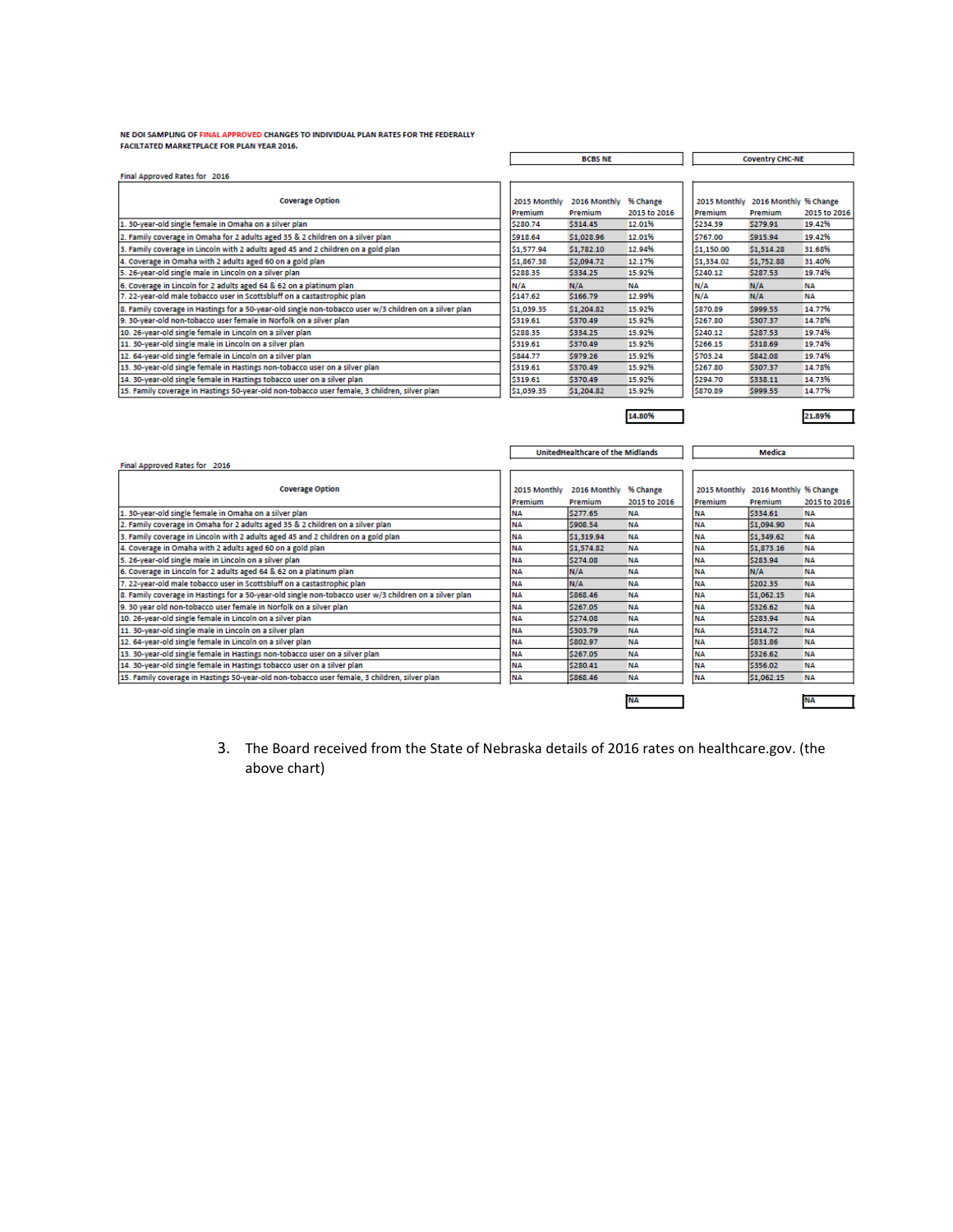After reviewing the results of the survey and taking into account the average rate in each district, the Board recommends a \$15,000 health care allowance for 2017. For years after 2017, the Board will research annually the actual cost of a silver PPO plan for all the pieces of geography in the Great Plains Conference. The Board will compare each year's rate to the prior year's rate for the same plan and the same geography and that will guide the Board in determining any rate for the health care allowance for the ensuring year.

## **Incapacity Leave Health Care Allowance**

Clergy members receiving paid incapacity leave benefits through CPP and that were eligible for health insurance coverage at the time of their application have been receiving a health care allowance of \$14,232 annually. Realizing that the sustainability of this funding level was not possible the Board reviewed what 23 other conferences were doing to support their members on incapacity leave.

Effective January 1, 2017 those currently receiving a health care allowance and those newly eligible for CPP Incapacity Leave Benefits will receive the following:

- \$300 per month.
- \$300 per month for the spouse and dependents until the age of 26 for 3 years.

## **Retiree Health Insurance**

The Conference partners with One Exchange through the General Board of Pension and Health Benefits, for Retiree Health Insurance. One Exchange is an exchange that will assist each retiree in selecting the private Medicare plan that best meets their medical needs and budget.

Nebraska Retirees retiring through 2019 are eligible for a health reimbursement account (HRA) providing they use One Exchange in securing their coverage. The coverage must continue through One Exchange in order for the HRA to be available.

The Council on Finance and Administration (CF&A) voted to pay off an unfunded liability of approximately \$1.4 million for the Nebraska retiree health reimbursement subsidy using conference reserves. This move means Nebraska churches are no longer paying an extra Mission Share to support the benefit beginning in 2016. An annual Retiree Health Valuation is required by the General Board of Pension and Health Benefits. The valuation completed by Willis Towers Watson indicates that there will be adequate funding to meet the needs of this subsidy.

## **Life Insurance**

We continue to offer affordable voluntary life insurance. This benefit is available to clergy members and conference lay staff members who works at least 30 hours per week. The benefit can be portable when employees terminate.

## **Vision and Dental**

We continue to offer affordable vision and dental insurance. This benefit is available to clergy members and conference lay staff members who work at least 30 hours per week. These benefits are optional coverage's and the costs are to be paid by the participant on a pre-tax basis.

**Critical Illness and Accident:** Two new optional coverages were made available for clergy members serving threequarter time or more, along with family members and conference lay staff and family members.

**Virgin Pulse Health Miles:** This program is available to active clergy members serving three-quarter time or more and spouse and retired clergy and spouse, along with conference lay staff and spouse. The participant can earn actual dollars by completing their activity goals.

## **Retirement Benefits**

The Conference has an over-funded position in the Pre-82 Pension Plan and substantial pension reserves. The Board recommends we continue to use the over-funding and reserves to reduce the overall cost of the pension benefits to the local churches. The retirement contributions in excess of those paid by local churches will be funded first from the Pre-82 fund, and then out of the pension reserves, if needed. The excess funds in the Pre-82 plan will be used as long as the funding balance is not reduced below 120%.

It is the recommendation of the Board to continue the current funding level for 2017.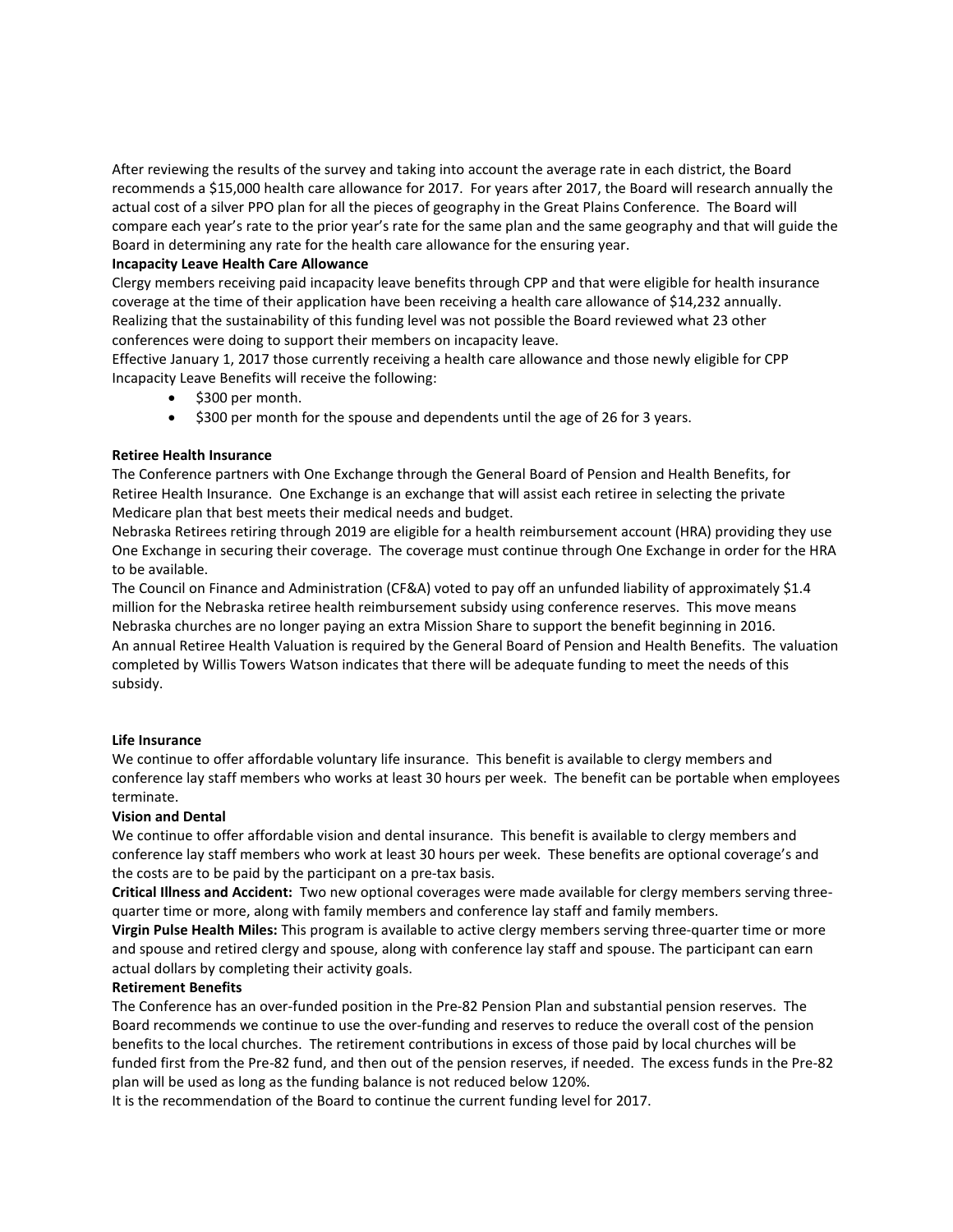## **The local church funding is as follows:**

|                            | 2016 | 2017 |
|----------------------------|------|------|
| CPP death and disability   | 3%   | 3%   |
| CRSP defined contributions | 3%   | 3%   |
| CRSP defined benefit       | 2%   | 2%   |
| Total                      | 8%   | 8%   |

Those members serving 25% the local churches will fund 10% into the members UMPIP account. The 2% balance required will be funded from the Pre-82 over-funding, and then out of the pension reserves, if needed.

## **Comprehensive Protection Plan (CPP)**

The General Board of Pension and Health Benefits will be submitting to General Conference proposed changes to the Comprehensive Protection Plan (CPP).

Those changes will have an effect on some clergy members. The proposed changes are as follows:

- Eligibility by Plan Sponsor election:
	- o ¾ time Ordained
		- o ¾ time Student and Part Time Local Pastors
		- o Premium: 3% of Plan Compensation
- Eliminate special arrangements and ordained clergy and associate members serving 50% will lose coverage.
- Clergy serving 100% with a plan compensation between 25% and 60% of the DAC will gain coverage.

To assist with those that are losing coverage the General Board is offering benefits through UMLife Options. If the new changes are approved at General Conference the Board has the following recommendations:

- All three-quarter time ordained pastors, all three-quarter time student local pastors and all threequarter time local pastors be covered by the CPP.
- Ordained clergy members serving one-half time will receive benefits through UMLife Options with the actual cost being paid by the local church.

#### •

# **Other Board Activities**

**Farmer Fund Emergency Grants/Crouse Fund Grants**: The Board received seven Farmer Fund emergency grant requests. These were approved for funding.

The Board maintains written guidelines for emergency grants.

Crouse Fund Grants: The Cabinet approved four Crouse Fund Grants.

The Cabinet established criteria for Crounse Fund Grants as follows:

1. Cabinet would spend no more than five percent of principal and interest per year.

2. Fund would be used only for medical expenses after insurance.

- 3. District Superintendent will determine need.
- 4. Amount available for disbursement will be based on January 1 principal and interest of current year.

5. Maximum amount the cabinet may use per individual cannot exceed \$3000.00, unless the cabinet makes a separate motion and approves it.

6. The pastor making the request must have at least a minimum of a silver plan health insurance policy.

7. Anyone serving a church may request funds, including DSA's and part-time pastors.

**Short-term Disability**: Short-term disability funding is available to assist member churches in the event a full-time or part-time (1/2 time or more) clergy or District Superintendent Assignment (DSA) is unable to perform the duties of their appointment due to a documented medical disability when the period of the clergy or DSA's absence exceeds 30 days but is anticipated to be less than 180 days.

Five short-term disability grants were funded through-out the year.

The Board maintains written guidelines for short-term disability funding.

**Use of Reserves:** The Board of Pensions has \$13.5 million of reserves for pension benefits (BOP Pensions \$9.6 million, KWC Endowment corpus \$2.2 million, and KWC Endowment Earnings \$1.7 million).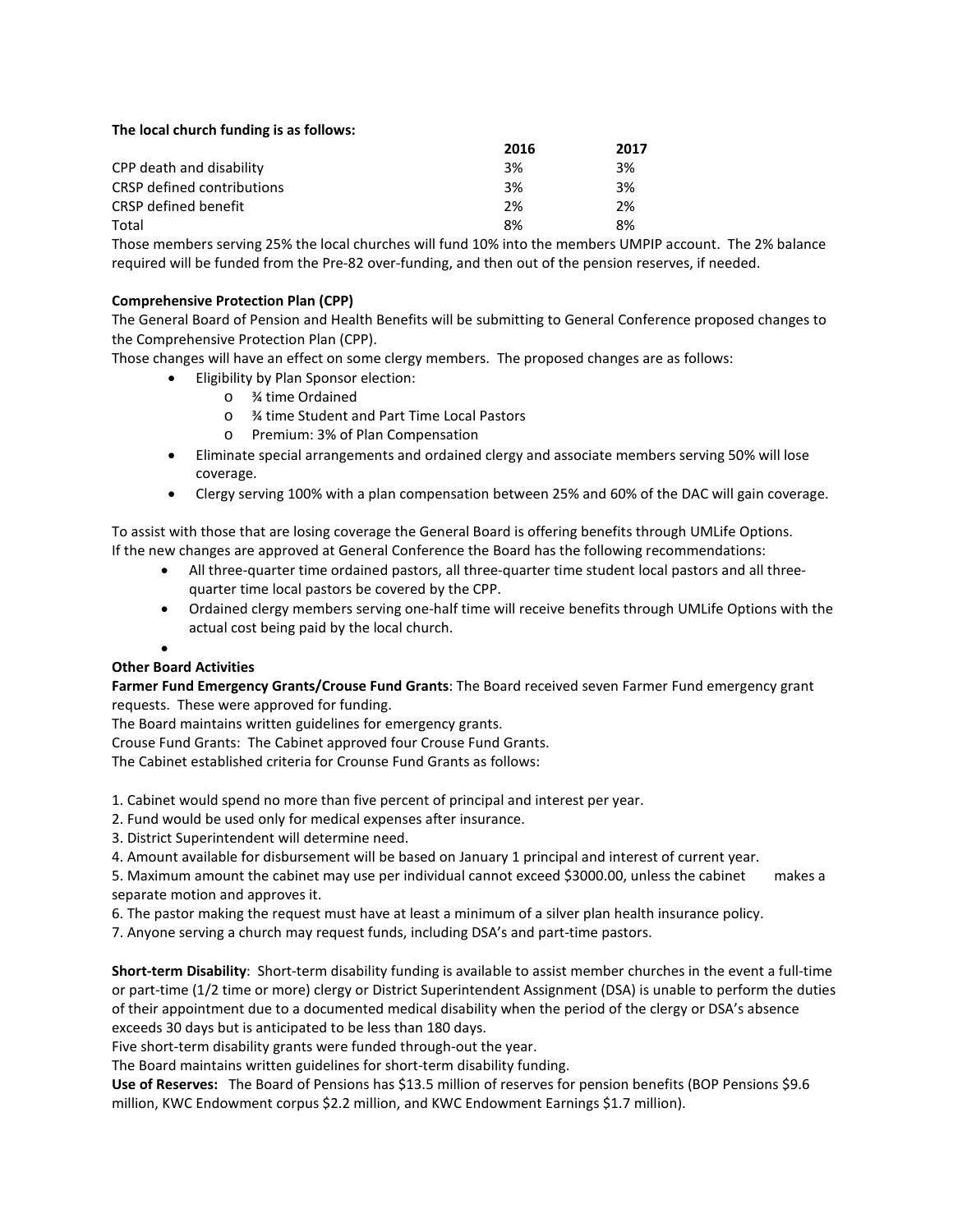The Mission Alignment team requests the Board of Pensions continue to draw 5% of pension-designated reserves to help pay for Conference Staff benefits. The retirement contribution for Conference Staff is about \$1.1 million. Currently 5% of the \$13.5 million reserve is about \$675,000, of which \$200,000 must be restricted for pensions. The Board established a 5% fund spending of the pension reserves to be utilized to offset Conference Staff benefit costs, with health insurance benefits coming from the share of unrestricted funds.

Past Service Rate (PSR): The PSR shall be increased from the 2016 rate of \$744.00 for each past service year to \$759.00 for each past service year, beginning January 1, 2017. (The past service rate is a defined benefit based upon years of service through December 31, 1981.)

**Contingent Annuitant Percentage (CAP):** The CAP for the surviving spouses shall remain the same for 2017. Former Nebraska and Kansas East conferences have the rate of 85%, and the rate for the former Kansas West conference is at 100%. The former Nebraska and Kansas East conferences rates will be reviewed each year with the possibility of moving the rate to 100% sometime in the future.

**Special Pension Grants:** Special pension grants have been provided for the following:

- **Esther R. Miller**, surviving spouse of Alfred Miller. The grant is for 12.5 years of service credit at the surviving spouse contingent annuitant for the former Kansas West Conference (100%).
- **Lance Lingard**, dependent son of Richard H. Lingard, clergyperson of the former Nebraska Conference (25% of pension rate times years of service of the father).
- **Kathy Kirkus**, dependent daughter of Eldo Kirkus, clergyperson of the former Nebraska Conference (25% of pension rate times years of service of father).

**Funding percentage:** A minimum funding level of 120% is to be maintained to protect the Pre-82 commitment. Any increases to the annuity Past Service Rate (PSR) shall be funded immediately in the year in which the increase occurs.

**Lockton Consultant Services:** The Board continues a contractual relationship with Lockton. As our broker we are provided updates/reporting requirements in regards to Affordable Care Act (ACA) and Lockton conducts the bidding processes on all of the benefits made available to conference members and staff.

## **2017 Comprehensive Funding Plan**

The Board is required to submit a comprehensive funding plan each year to the General Board. A summary of the plan is included in the items for action.

# **ITEMS FOR ACTION, PETITIONS AND RESOLUTIONS**

The following are the recommendations of the Board of Pension and Health Benefits of the Great Plains Conference of the United Methodist Church for 2017:

1. **Resolution on Rental/Housing/Household Expense Allowance, in accordance with Federal Guidelines for clergy housing, the following resolution if recommended**.

**WHEREAS,** the religious denomination known as The United Methodist Church (the Church), of which this Conference is a part, has in the past functioned and continues to function through ministers of the gospel (within the meaning of Internal Revenue Code section 107) who were or are duly ordained, commissioned, or licensed ministers of the Church (clergypersons);

**WHEREAS,** the practice of the Church and of this Conference was and is to provide active Clergypersons with a parsonage or a rental/housing allowance as part of their gross compensation; **WHEREAS,** pensions or other amounts paid to active, retired, terminated, and disabled Clergy persons are considered to be deferred compensation and are paid to active, retired, terminated, and disabled Clergypersons in consideration of previous active service; and

**WHEREAS,** the Internal Revenue Service has recognized the Conference (or its predecessors) as an appropriate organization to designate a rental/housing allowance for Clergy persons who are or were members of this Conference and are eligible to receive such deferred compensation;

# **NOW, THEREFORE, BE IT RESOLVED:**

THAT an amount equal to 100% of the pension, severance, or disability payments received from plans authorized under The Book of Discipline of The United Methodist (the Discipline), which includes all such payments from the General Board of Pension and Health Benefits (GBOPHB), during the period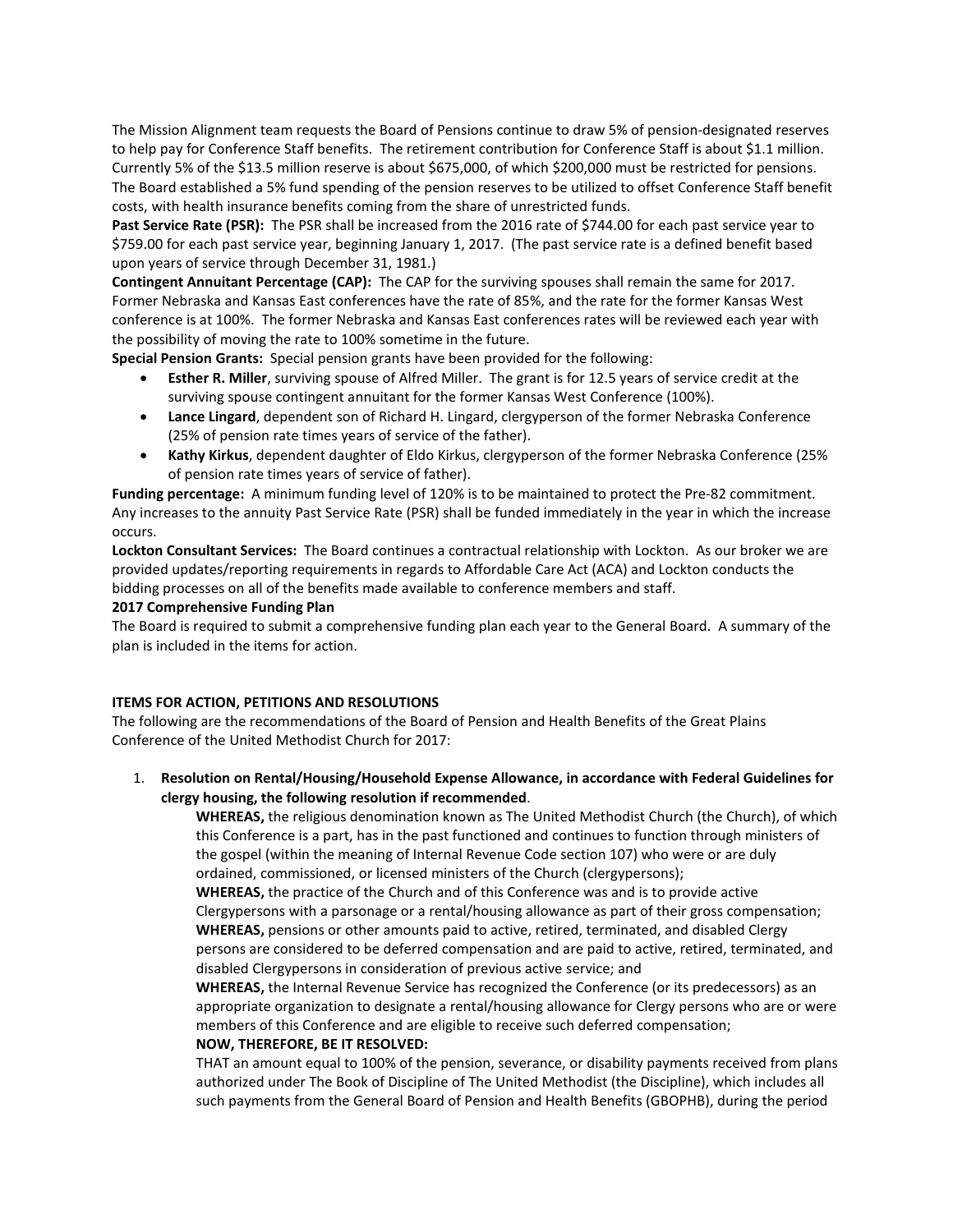January 1, 2017 through December 31, 2017, by each active, retired, terminated, or disabled Clergyperson who is or was a member of the Conference, or its predecessors, be and hereby is designated as a rental/housing allowance for each such Clergyperson; and

THAT the pension, severance, or disability payments to which this rental/housing allowance designation applies will be any pension, severance, or disability payments from plans, annuities, of funds authorized under the Discipline, including such payments from the GBOPHB and from a commercial annuity company that provides an annuity arising from benefits accrued under a GBOPHB plan, annuity, or fund authorized under the Discipline, that result from any service a Clergyperson rendered to this Conference or that an active a retired, a terminated or a disabled Clergyperson of this Conference rendered to any local church, annual conference of the Church contributions to or accrue a benefit under, such a plan, annuity, or fund for such an active, a retired, a terminated, or a disabled Clergyperson's pension, severance, or disability plan benefit as part of his or her gross compensation.

Note: The rental/housing allowance that may be excluded from a Clergyperson's gross income in any year for federal (and, in most cases, state) income tax purposes is limited under internal Revenue Code section 107(2), and regulation thereunder, to the least of: (a) the amount of the rental/housing allowance designated by the Clergyperson's employer or other appropriate body of the Church (such as this Conference in the foregoing resolutions) for such year: (b) the amount actually expended by the Clergyperson to rent or provide a home in such year; or (c) the fair rental value of the home, including furnishings and appurtenances (such as a garage), plus the cost of utilities in such year. Each clergyperson or former clergyperson is urged to consult with his or her own tax advisor to determine what deferred compensation is eligible to be claimed as a housing allowance exclusion.

- 2. **Resolution 9: Reinstating Group Health Insurance:** The Board does not recommend reinstating the group health insurance.
- 3. **Resolution 10: Local Church Health Care Allowance:** The Board recommends that research of the actual cost of a silver PPO plan for all the pieces of geography in the Great Plains Conference be performed each year. The Board will then compare each year's rate to the previous year's rate for the same plan and the same geography and that information will guide the Board in determining any rate for the health care allowance for the ensuing year. Since the Board cannot use the criteria stated above for 2017 due to lack of equivalent information, the Board recommends a \$15,000 health care allowance for 2017, based on clergy reporting and the average that accounts for taxes.

## 4. **Incapacity Leave Health Care Allowance:**

Effective January 1, 2017 those currently receiving a health care allowance and those newly eligible for CPP Incapacity Leave Benefits will receive the following:

- o \$300 per month.
- o \$300 per month for the spouse and dependents until the age of 26 for 3 years.
- 5. **Past Service Rate (PSR):** The PSR shall be increased from the 2016 rate of \$744.00 for each past service year to \$759.00 for each past service year, beginning January 1, 2017. (The past service rate is a defined benefit based upon years of service through December 31, 1981.)
- 6. **Contingent Annuitant Percentage (CAP):** The CAP for the surviving spouses shall remain the same for 2016. Former Nebraska and Kansas East conferences have the rate of 85%, and the rate for the former Kansas West conference is at 100%. The former Nebraska and Kansas East conferences rates will be reviewed each year with the possibility of moving the rate to 100% sometime in the future.
- 7. **Comprehensive Protection Plan (CPP):** If the new changes are approved at General Conference the Board has the following recommendations: